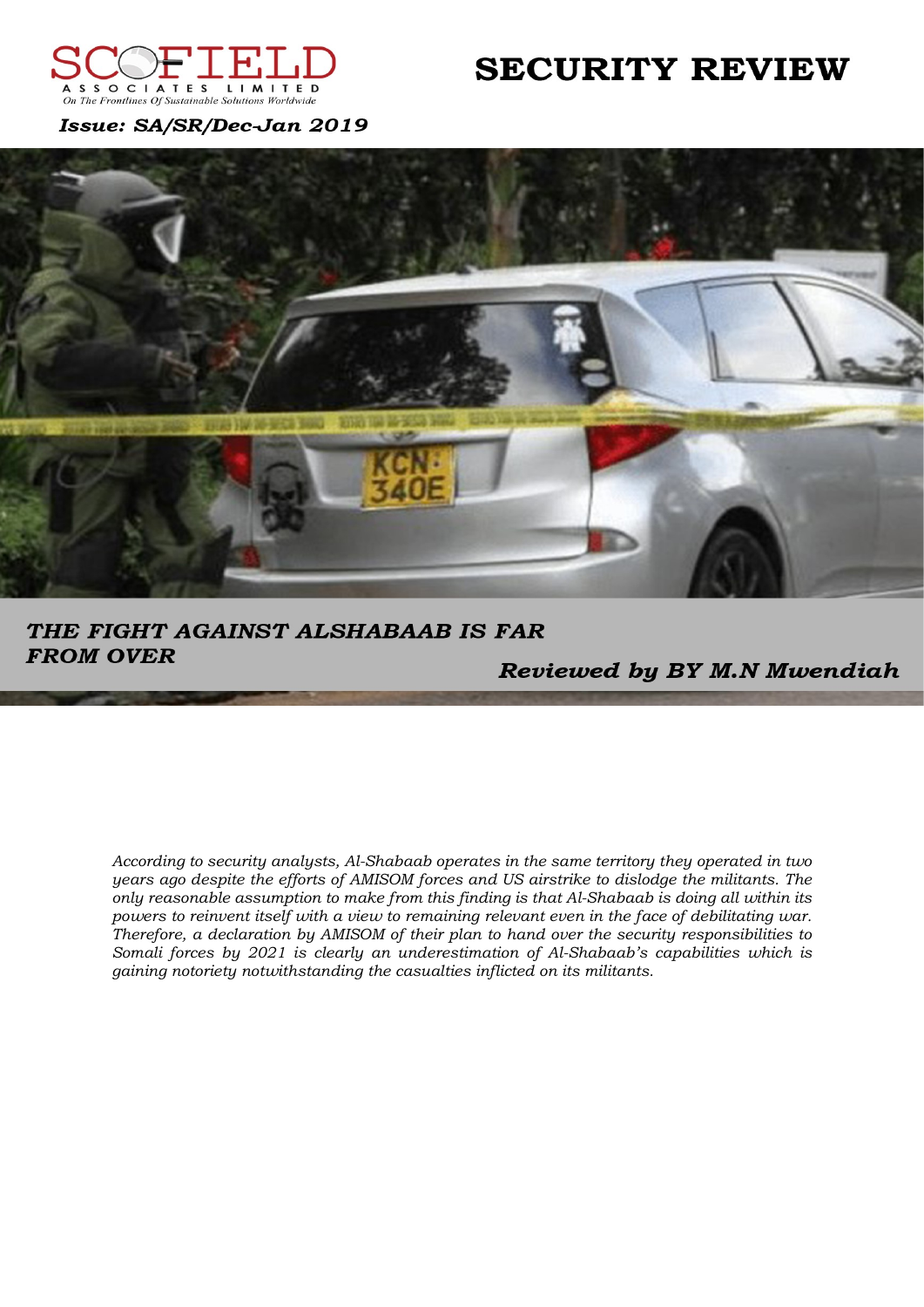#### **Executive Summary:**

The African Centre for the Study and Research on Terrorism (ACSRT) in its bi-weekly Africa Terrorism Bulletin mentioned that out of 614 terrorism related deaths, 190 were killed by terrorist attacks whereas 424 were killed during counter- terrorism operations by security forces. The five countries that were affected, according to a key unit of Peace and Security Department of the AU Commission, between 1st to 15th January 2019, include: Burkina Faso, Kenya, Mali, Nigeria, and Somalia.[1](#page-1-0)

The security situation in the horn of Africa countries in 2019 remains stable but with significant threat from the Somalia based militant group Al-Shabaab, despite the intensified airstrike campaign. Samantha Reho, spokeswoman for the US Africa Command based in Germany, said that the soldiers from the 101<sup>st</sup> Airborne Division is specialized in air assaults with the main purpose of training and equipping Somalia's army as well as offer security force assistance<sup>[2](#page-1-1)</sup> to better fight Al-Shabaab. The militants on the other hand have devised new tactics to minimize casualties.[3](#page-1-2) Aware of the impending airstrikes targeted at them, Al-Shabaab has made significant operational changes key among them being moving in units of 3 or 4 and only converge to plan and carry out attacks. Despite the insistence of the Somali government and AMISOM that the group has been eliminated from the capital, Mogadishu, one of its leaders, Ali Dhere, was recently photographed hosting a charity event near the city.[4](#page-1-3) This paints a picture of a terrorist group trying to win admiration from the populace by addressing their plight, that is, dire need for food and livelihoods.

According to security analysts, Al-Shabaab operates in the same territory they operated in two years ago despite the efforts of AMISOM forces and US airstrike<sup>[5](#page-1-4)</sup> to dislodge the militants. The only reasonable assumption to make from this finding is that Al-Shabaab is doing all within its powers to reinvent itself with a view to remaining relevant even in the face of debilitating war. Therefore, a declaration by AMISOM of their plan to hand over the security responsibilities to Somali forces by 2021 is clearly an underestimation of Al-Shabaab's capabilities which is gaining notoriety notwithstanding the casualties inflicted on its militants. An attack that took place at an army base in Barire town, 50km southwest of Mogadishu, left 30 soldiers dead. The militants managed to retrieve weapons and military vehicles from the camp thus limiting the available structures put in place in the fight against terrorism.[6](#page-1-5) It is, therefore, essential to match the planned exit by AMISOM from Somalia with the realities in the country. Another reality that the international community needs to contend with is that Al-Shabaab is providing tangible solutions to the ills bedevilling the contemporary Somali society, e.g. government corruption and slow justice systems, thus winning and maintaining support from the citizenry of the territories they operate in.<sup>[7](#page-1-6)</sup>

Clan politics and areas of operation still form a critical component of the "War of Terror" discussions. As have been witnessed before, clans were either punished or supported, depending on the stand they took against or for Al-Shabaab in Somalia. Recruitment processes have always followed the clan dynamics with the response to the Kenyan action being from one clan against the other. There is an interesting development coming out of Somalia with the defection of Robow. On one side, as will be shown, his clan has not faced retaliatory or targeted punishment from the Extremist organization, even when he mentioned

<sup>-</sup>1Ghana. (2019, January 27). *"Worry" as AU report reveals terrorism killed 614 in first 15 days of 2019*. Retrieved from Ghana Nws: <https://www.myjoyonline.com/news/2019/January-27th/.php>

<span id="page-1-1"></span><span id="page-1-0"></span><sup>&</sup>lt;sup>2</sup> AL Jazeera. (2017, April 16). *US deploys 'a few dozen' troops to Somalia: Pentagon*. Retrieved from Breaking News, World News and Video from Al Jazeera: https://www.aljazeera.com/news/2017/04/deploys-dozen-troops-soma [https://www.aljazeera.com/news/2017/04/deploys-dozen-troops-somalia-pentagon-](https://www.aljazeera.com/news/2017/04/deploys-dozen-troops-somalia-pentagon-170416033127155.html)[170416033127155.html](https://www.aljazeera.com/news/2017/04/deploys-dozen-troops-somalia-pentagon-170416033127155.html)

<span id="page-1-2"></span><sup>&</sup>lt;sup>3</sup> BBC. (2019, January 7). *US attacks on Somalia's al-Shabab increase under Trump*. Retrieved from BBC Africa security correspondent[: https://www.bbc.com/news/world-africa-46612542](https://www.bbc.com/news/world-africa-46612542) <sup>4</sup> Ibid

<span id="page-1-5"></span><span id="page-1-4"></span><span id="page-1-3"></span><sup>5</sup> Critical Threats. (2019, January 15). *The Fight Against al Shabaab isn't Over*. Retrieved from Critical Threats: <https://www.criticalthreats.org/analysis/fight-against-al-shabaab-isnt-over>

<sup>6</sup> Jamhuuriyada. (2018, August 24). *Al Shabaab poses with seized SNA military vehicles*. Retrieved from Jamhuuriyada Online: Laeding Somali News Source: [https://jamhuuriyada.net/2018/08/24/al-shabaab-poses-with-seized-sna-military](https://jamhuuriyada.net/2018/08/24/al-shabaab-poses-with-seized-sna-military-vehicles/)[vehicles/](https://jamhuuriyada.net/2018/08/24/al-shabaab-poses-with-seized-sna-military-vehicles/)

<span id="page-1-6"></span><sup>7</sup> Critical Threats. (2019, January 15). *The Fight Against al Shabaab isn't Over*. Retrieved from Critical Threats: <https://www.criticalthreats.org/analysis/fight-against-al-shabaab-isnt-over>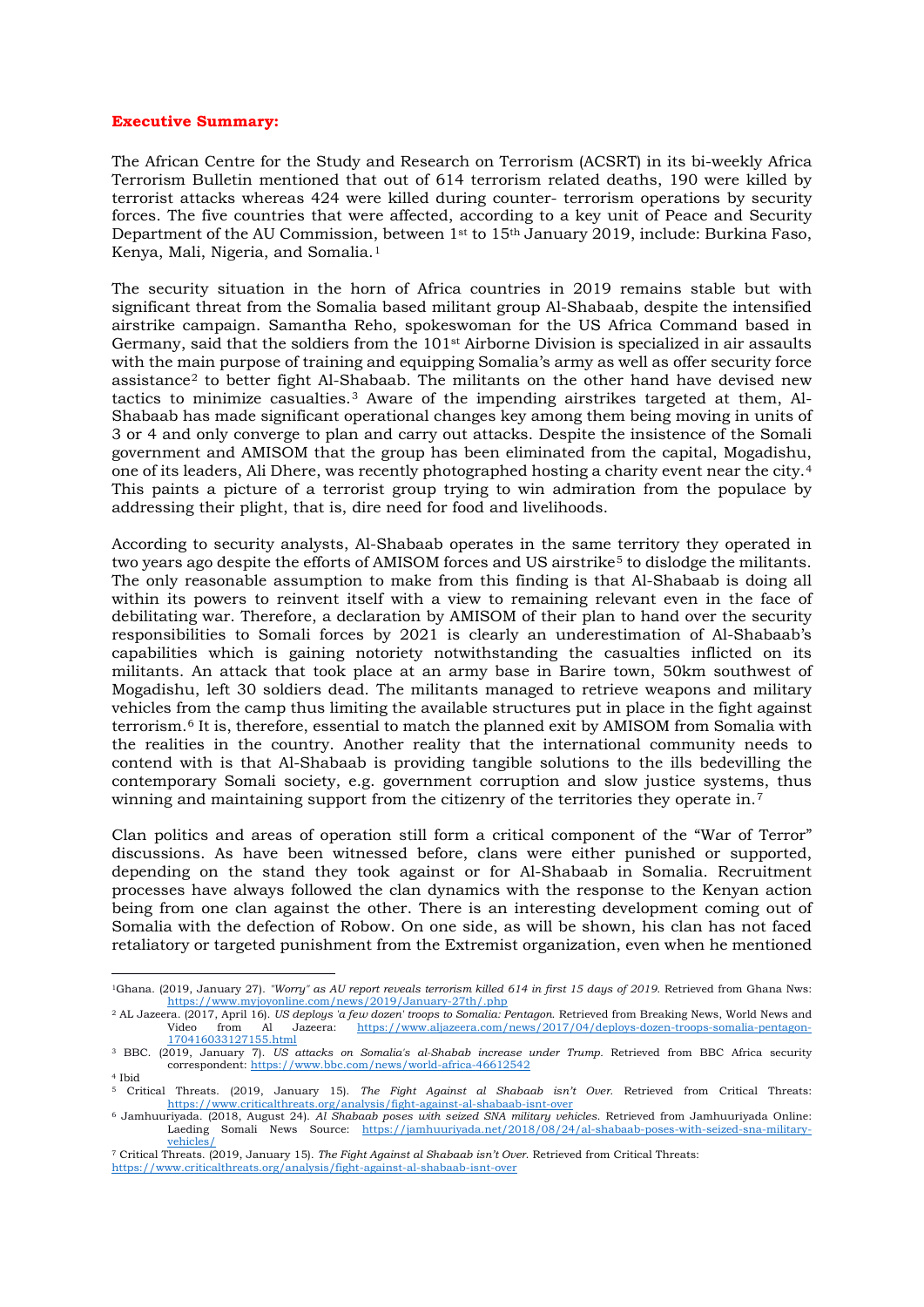his intention to vie for precedency. Additionally, even with the atrocities associated with his participation in Al-Shabaab, the clans are still willing to riot and fight on his behalf. These developments paint a future that centralizes local clan politics over ideological issues, political engagement as a means to end extremism, or a wait and see approach, especially from Al-Shabaab's current leadership.

There is a severe problem to the Somali government which is trying to expel Al-Shabaab from the country but also offers a means of tackling the terror menace by ensuring that governance structures work efficiently to win confidence of the citizenry and dissuade them from the alluring terrorist group. The security instalments working in the horn of Africa are also facing a new phenomenon where Al-Shabaab are fighting ISIS insurgents in Somalia. In June's 201[8](#page-2-0) security review<sup>8</sup>, mentions of reports had emerged of the rift between Al-Shabaab and ISIS due to a perceived conflict by the ISIS militants with claims of a grand plot to depose Al-Shabaab leader Abu Ubeidha that led to several ISIS militants being captured and publicly executed on suspicions of spying. The squabbles enabled AMISOM troops to counter the militants thus losing their territories. It can therefore be viewed as a positive development with speculations on fatigue that would arise due to fighting both AMISOM and ISIS. However, presence of the two terror organisations is worrisome since although both Al-Shabaab and ISIS are fighting to establish an Islamic caliphate they are pursuing divergent ideologies using equally brutal tactics.

A summary of those involved within the ranks of Al-Shabaab draws attention to the radicalization and recruitment process that is going beyond the Horn of Africa. The joint military attack from the Somali Especial Forces backed by US troops against Al-Shabaab on 13th January 2019 that killed 85 Al-Shabaab show five foreign jihadists from Egypt, Tanzania, Mauritania, Yemen, and Syria. Within the Horn, a new country coming to the radar is Tanzania. We are currently observing radicalization and recruitment beneficiaries from this Nation.

The attack on the 15<sup>th, 21st,</sup> and 26<sup>th</sup> January 2019 in Kenya, document some lapses and the need for a keen eye on the security processes in the country. A comparison to previous attack and resources deployed is deemed as a failure of Al-Shabaab's mission of *"Kill one, scare a thousand,"* based on the numbers of lives lost, or the militant group was testing the efficiency of Kenya's security apparatus while responding to terror attacks. An analytical review of these occurrences' points to a test that the Kenyan public and analysts need to be aware of. From a tactical perspective, movement of the violent extremists based on CCTV footage, the time take for the suicide bomber and the handing over of the "suspected package," more questions are raised on the response timelines rather than the intended objectives. Another development is that of suicide bombing. Most of the incidents reported in Kenya have featured grenade attacks, hostage taking, sieges and out right shooting. The Dusit-D2 attack provides a complication to the already existing challenge by introducing suicide missions in Kenya. More initiatives should focus on creating awareness to the general public rather than the "Arming-Debate" that these incidents have brought up. A dipper discussion should also revolve on the response rates from the security agencies while also dealing with the new mode of attack that involves suicide missions.

Finally, the month of December 2018 and January 2019, has suffered 449 deaths including 246 being militant, 113 law enforcement and 90 civilians. From the various attacks, a total of 102 were injured, six being law enforcement and 96 civilians. Though the human capital has a larger impact on programming, the actions from Al-Shabaab foot soldiers is having impact on the response from governments across the region. Intelligence points to paths and routes followed by the Violent Extremists to be through the refugee camps and other areas across the counties documenting some lapses and challenges faced as a nation. However, this news has also raised and brought back to the fore the question of refugees and the need to close down Dadaab. It is time to critically analyse the systems to avoid knee jerk responses.

<span id="page-2-0"></span><sup>&</sup>lt;u>.</u> <sup>8</sup> Scofield Associates. (2018, June 30). *Security Review (June 2018).* Retrieved from Scofiled Associates- On the Frontlines of Sustainable Solutions Worldwide[: https://scofieldassociates.co.ke/2018/06/30/security-review-june-2018/](https://scofieldassociates.co.ke/2018/06/30/security-review-june-2018/)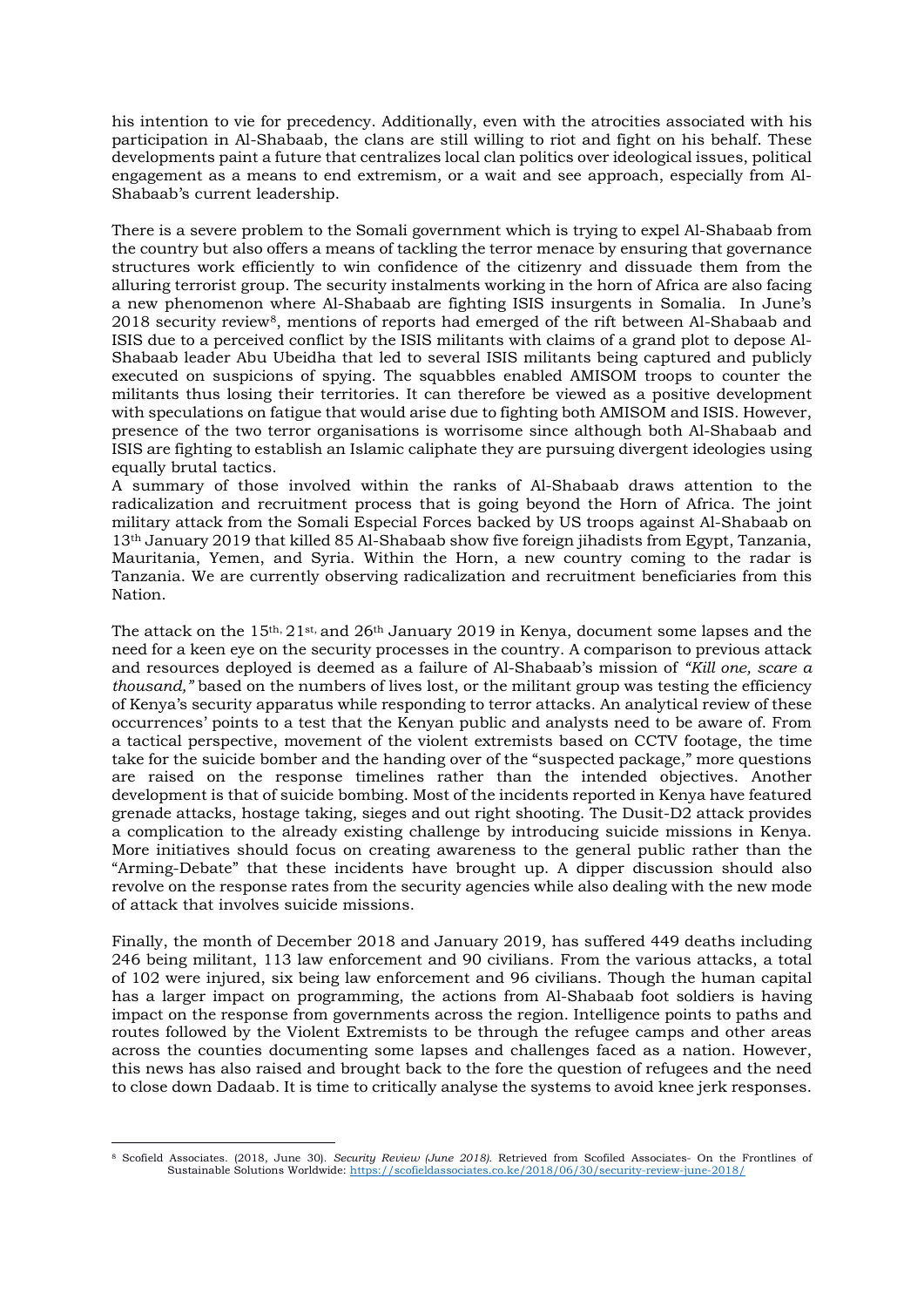Security Review is a desk-reviewed document by the Scofield Associates team. Reports from media entities, government agencies and Non-Governmental organizations are triangulated and checked with local researchers for consistency, credibility and reliability. The data is analysed using Tableau software where upon recommendations are drawn.

# **Country Specific Details:**

### **SOMALIA**

<u>.</u>

Many efforts have been made to curb attacks in the Horn of Africa. The Al-Qaeda affiliated Al-Shabaab militant group detonated an under-vehicle improvised explosive device in Mogadishu Killing one person on 2nd December 2018.[9](#page-3-0) The terrorists were, however, on the receiving end when four of its militants were killed in a US airstrike in Awdhleegle Somalia on  $4<sup>th</sup>$  December 2018. Another attack was carried out by Al-Shabaab militants on  $12<sup>th</sup>$ December 2018 in lower Shebelle, Somalia. Al-Shabaab captured, shot and killed three men; Farah Aden 28, Mahad Abdullahi Abukar 29, and Mohamed Tifow Heydar 59, in a public execution. Aden and Abukar were Government soldiers while Heyder, a tribal elder who was among the Electoral College and voted for members of the 10th parliament of Federal government of Somalia.[10](#page-3-1)

News of Mr. Robow's arrest on 13th December 2018 triggered street protests in Baidoa as the government accused him of being a security threat, the clash left at least 11 people including soldiers and civilian's dead. His standing with the government collapsed after he announced his candidacy to become president of South West state. However, Somali clan politics is powerful and Mr. Robow belongs to the Leysan sub-clan, one of the largest in the state. Mr. Mukhar Robow defected from Al-Shabaab in 2017 where he had trained in Afghanistan and was a founder member of the Al-Qaeda-linked group.<sup>[11](#page-3-2)</sup>

The US military's Africa Command (AFRICOM) on 17th December 2018, claimed to have killed 62 members of the Al-Shabaab Islamist militia in a series of six airstrikes in the coastal region south of Somalia's capital of Mogadishu. The pentagon insisted that there were no collateral civilian casualties, following a longstanding ground rule that anyone killed by American bombs and missiles is a targeted militant.[12](#page-3-3) On 22nd December 2018, at least 13 people were killed and 17 wounded in a car bomb attack close to the presidential palace in Mogadishu, and Al-Shabaab claimed responsibility for the attack. Among those killed were a journalist, two security personnel and a driver working for a local station.<sup>[13](#page-3-4)</sup> On Christmas day i.e.  $25<sup>th</sup>$ December 2018, Al-Shabaab militants were suspected to have planted an IED which injured 4 KDF soldiers who were travelling in a van along the Kenya Somalia border.[14](#page-3-5)

An attack was carried out on 30th December 2018 by Al-Shabaab militants who briefly seized an army base from the army force near Baidoa town, 250km southwest of the capital Mogadishu. Harun Macruf, a VOA journalist said that at least 20 people had been killed nine being government soldiers and 11 militants. Among the militants killed were two Al-Shabaab commanders identified as Iftin and Abu Sa'ad. There were no recorded statements on the attack from the Somali military officials or the militants.[15](#page-3-6)

<span id="page-3-0"></span><sup>9</sup> *Somalia: Car bomb attack in Mogadishu December 2.* (2018, 12 3). Retrieved from www.garda.com: <https://www.garda.com/crisis24/news-alerts/181381/somalia-car-bomb-attack-in-mogadishu-december-2>

<span id="page-3-1"></span><sup>10</sup> Snow, J. (2018, December 12). *Somalia's Al Shabaab executes 3 men in Lower Shabelle*. Retrieved from Mareeg Media Somalia and World News:<https://mareeg.com/12/12/2018/somalias-al-shabaab-executes-3-men-in-lower-shabelle/> <sup>11</sup> BBC. (2018, December 14). *Somalia violence: Deadly Baidoa clashes over Robow arrest*. Retrieved from BBC - Homepage:

<span id="page-3-3"></span><span id="page-3-2"></span><https://www.bbc.com/news/world-africa-46566484>

<sup>12</sup> Auken, B. V. (2018, December 18). *Bombings kill 62 in Somalia amid escalating US scramble for Africa*. Retrieved from World Socialist Web Site[: https://www.wsws.org/en/articles/2018/12/18/soma-d18.html](https://www.wsws.org/en/articles/2018/12/18/soma-d18.html) <sup>13</sup> France 24. (2018, December 22). *Deadly blast near Somalia's presidential palace.* Retrieved from www.france24.com:

<span id="page-3-4"></span>[https://www.france24.com/en/20181222-somalia-mogadishu-car-bomb-blast-al-shabaab-presidential-palace-dead](https://www.france24.com/en/20181222-somalia-mogadishu-car-bomb-blast-al-shabaab-presidential-palace-dead-terrorism)[terrorism](https://www.france24.com/en/20181222-somalia-mogadishu-car-bomb-blast-al-shabaab-presidential-palace-dead-terrorism)

<sup>14</sup> Counter-IED Report . (2018). *Four KDF soldiers injured after IED goes off on military van.*

<span id="page-3-6"></span><span id="page-3-5"></span><sup>15</sup> Somalia news. (2018, December 30). *Deadly attack on army base kills 20 in Somalia*. Retrieved from Mareeg Media Somalia and World news:<https://mareeg.com/deadly-attack-on-army-base-kills-20-in-somalia/>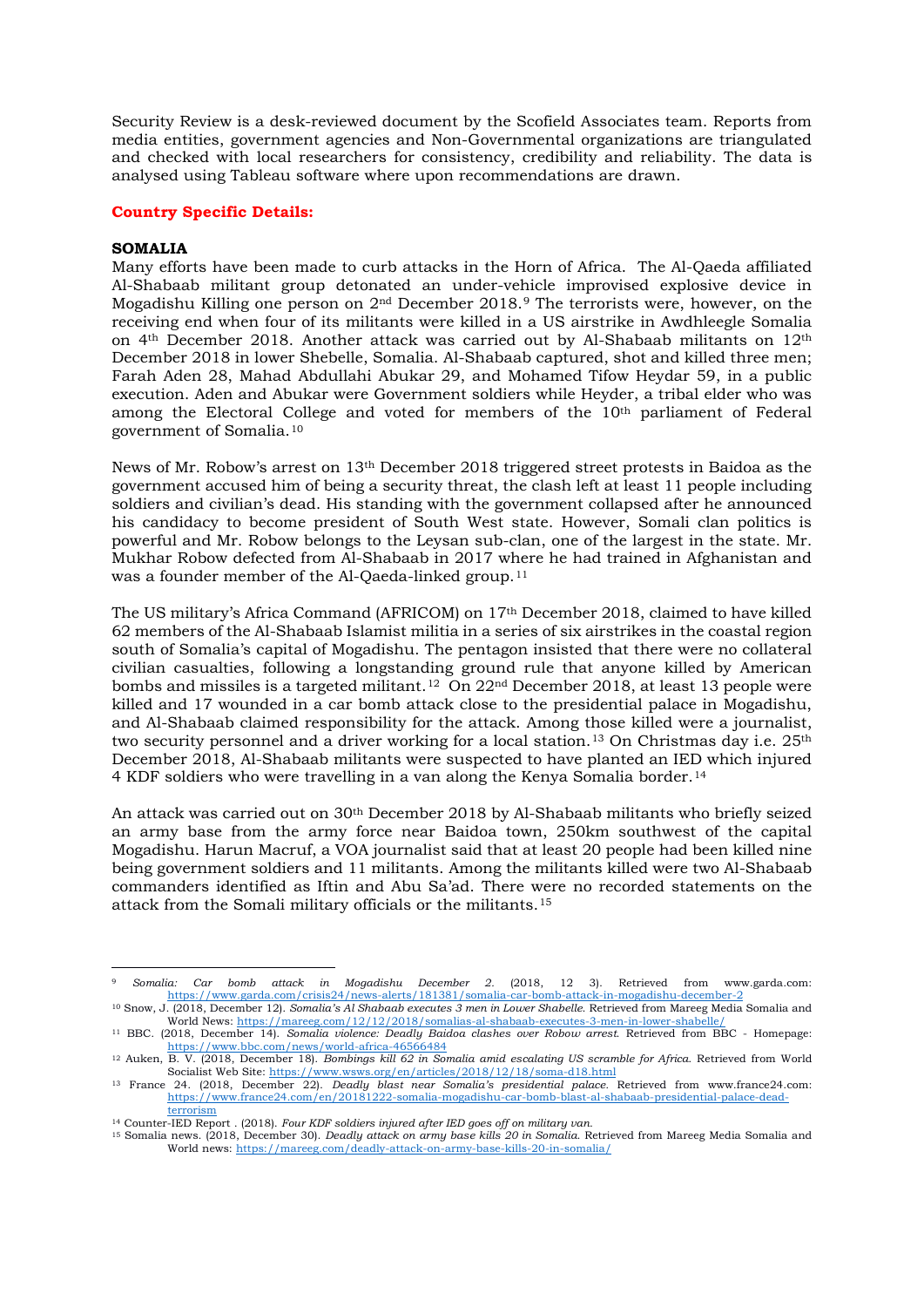Kenya Defence Forces (KDF) officers on 1st January 2019 killed seven militants and seized nine AK 47 rifles, 10 magazines, two rocket propelled grenade launchers and three grenades. According to a statement by KDF's public affairs office, the incident occurred at 11:00 A.M along Tabda-Delahola supply route. Two KDF soldiers sustained injuries during the gun fight. KDF Spokesman P.M Njuguna stated that the soldiers will remain vigilant and relentlessly pursue terrorists so as to ensure peace and security in Kenya as well as support AMISOM operations in order to stabilise Somalia.[16](#page-4-0)

There was a joint military attack from the Somali Especial Forces backed by US troops against Al-Shabaab on 13th January 2019. The coalition forces raided on Al-Shabaab targets in Baladul Amin and Hanti Wadaag neighbourhoods near Janalle town, 91 km away from Somali capital Mogadishu. At least 85 Al-Shabaab fighters were killed alongside five foreign jihadists from Egypt, Tanzania, Mauritania, Yemen, and Syria. The Al-Qaeda inspired group has lost major towns in south and Central Somalia to African Union troops and Somali army forces.[17](#page-4-1) On the same day, an Attack was carried out 500km to the south of the capital of Mogadishu where the Al-Shabaab militants denoted a suicide car bomb near the entrance of the Military base, hence gaining entrance and they allegedly killed 41 soldiers<sup>[18](#page-4-2)</sup>. The militants conducted another bomb attack near Burhakaba town; they claimed to have killed 43 Ethiopian soldiers serving under African Union force in Somalia.[19](#page-4-3)

On 18th January 2019, heavily armed Al-Shabaab fighters ambushed a convoy of Ethiopian troops travelling along Baidoa-Burhakaba road that lies about 15km west of the town. The two military trucks were destroyed after they overran Improvised Explosive Devices (IEDs) buried on the road. Both AMISOM and Ethiopian commanders have not made any statements in regard to the said attack.[20](#page-4-4) On 19th January 2019, America launched an Airstrike near Jilib, Middle Juba Region, Somalia, which killed 52 militants, this was in response of Al-Shabaab attack against the Somali National Army Force<sup>[21](#page-4-5)</sup>. Many efforts are being made to reduce attack against the people of Somalia, reduce direct terror attacks, stealing humanitarian aid, extort the local populace to fund its operations, and shelter radical terrorists.

On 21<sup>st</sup> January 2019, a bomb explosive fitted in a car where Syrian Nationals were travelling, went off at Sodonka venue in Mogadishu. It is believed that the device was planted in the car while they were playing Football, though no group has claimed responsibility, there are high chances that either al-Shabaab or Al Qaeda is to blame.[22](#page-4-6) On January 26, 2019, Al-Shabaab ambushed a Djibouti AMISOM military convoy in middle Shabelle region of Somalia leading to an unconfirmed number of casualties.<sup>[23](#page-4-7)</sup>

In an interesting turn of events, Al-Shabaab militants ambushed ISIS fighters in Barossa city in Puntland on January 28, 2019, causing an hour-long standoff between the two terrorist

<u>.</u>

<span id="page-4-0"></span><sup>16</sup> Okubasu, D. (2019, January 1). *KDF Kills 7 Al-Shabaab Militants in Somalia, Recovers Grenades*. Retrieved from Kenyans.co.ke: <https://www.kenyans.co.ke/news/35678-kdf-kills-7-al-shabaab-militants-somalia-recovers-grenades>

<span id="page-4-2"></span><span id="page-4-1"></span><sup>17</sup> Snow, J. (2019, January 13). *Foreign Jihadists among 85 Al Shabaab killed by US troops in Somalia*. Retrieved from Mareeg Media Somalia and World news:<https://mareeg.com/foreign-jihadists-among-85-al-shabaab-killed-by-us-troops-in-somalia/> <sup>18</sup> The National. (2019, January 20). *US says air strike killed 52 Al Shabab militants who attacked Somali base*. Retrieved from [https://www.thenational.ae/world/africa/us-says-air-strike-killed-52-al-shabab-militants-who-](https://www.thenational.ae/world/africa/us-says-air-strike-killed-52-al-shabab-militants-who-attacked-somali-base-1.815447)

[attacked-somali-base-1.815447](https://www.thenational.ae/world/africa/us-says-air-strike-killed-52-al-shabab-militants-who-attacked-somali-base-1.815447)

<span id="page-4-3"></span><sup>19</sup> Snow, J. (2019, January 13). *Foreign Jihadists among 85 Al Shabaab killed by US troops in Somalia*. Retrieved from Mareeg Media Somalia and World news:<https://mareeg.com/foreign-jihadists-among-85-al-shabaab-killed-by-us-troops-in-somalia/>

<span id="page-4-4"></span><sup>20</sup> *Somalia: Al Shabaab Ambushes Ethiopian Troop Convoy Near Burhakaba*. (2019, January 19). Retrieved from Business and Finacial International News, currencies and economic indicators: [https://menafn.com/1097995390/Somalia-Al-Shabaab-](https://menafn.com/1097995390/Somalia-Al-Shabaab-Ambushes-Ethiopian-Troop-Convoy-Near-Burhakaba)[Ambushes-Ethiopian-Troop-Convoy-Near-Burhakaba](https://menafn.com/1097995390/Somalia-Al-Shabaab-Ambushes-Ethiopian-Troop-Convoy-Near-Burhakaba)

<span id="page-4-5"></span><sup>21</sup> The Guardian. (2019, January 19). *US airstrike in Somalia kills 52 al-Shabaab fighters, military says*. Retrieved from www.theguardian.com: https://www.theguardian.com/world/2019/jan/19/us-airstrike[fighters](https://www.theguardian.com/world/2019/jan/19/us-airstrike-somalia-kills-52-al-shabaab-fighters)

<span id="page-4-6"></span><sup>22</sup> *Somalia: Al Shabaab Ambushes Ethiopian Troop Convoy Near Burhakaba*. (2019, January 19). Retrieved from Business and Finacial - International News, currencies and economic indicators: [https://menafn.com/1097995390/Somalia-Al-Shabaab-](https://menafn.com/1097995390/Somalia-Al-Shabaab-Ambushes-Ethiopian-Troop-Convoy-Near-Burhakaba)[Ambushes-Ethiopian-Troop-Convoy-Near-Burhakaba](https://menafn.com/1097995390/Somalia-Al-Shabaab-Ambushes-Ethiopian-Troop-Convoy-Near-Burhakaba)

<span id="page-4-7"></span><sup>23</sup> Shabelle Radio. (2019, January 27). *Al-Shabaab Ambushed Djibouti's Military Convoy In Somalia*. Retrieved from www.radioshabelle.com:<http://radioshabelle.com/al-shabaab-ambushed-djiboutis-military-convoy-in-somalia/>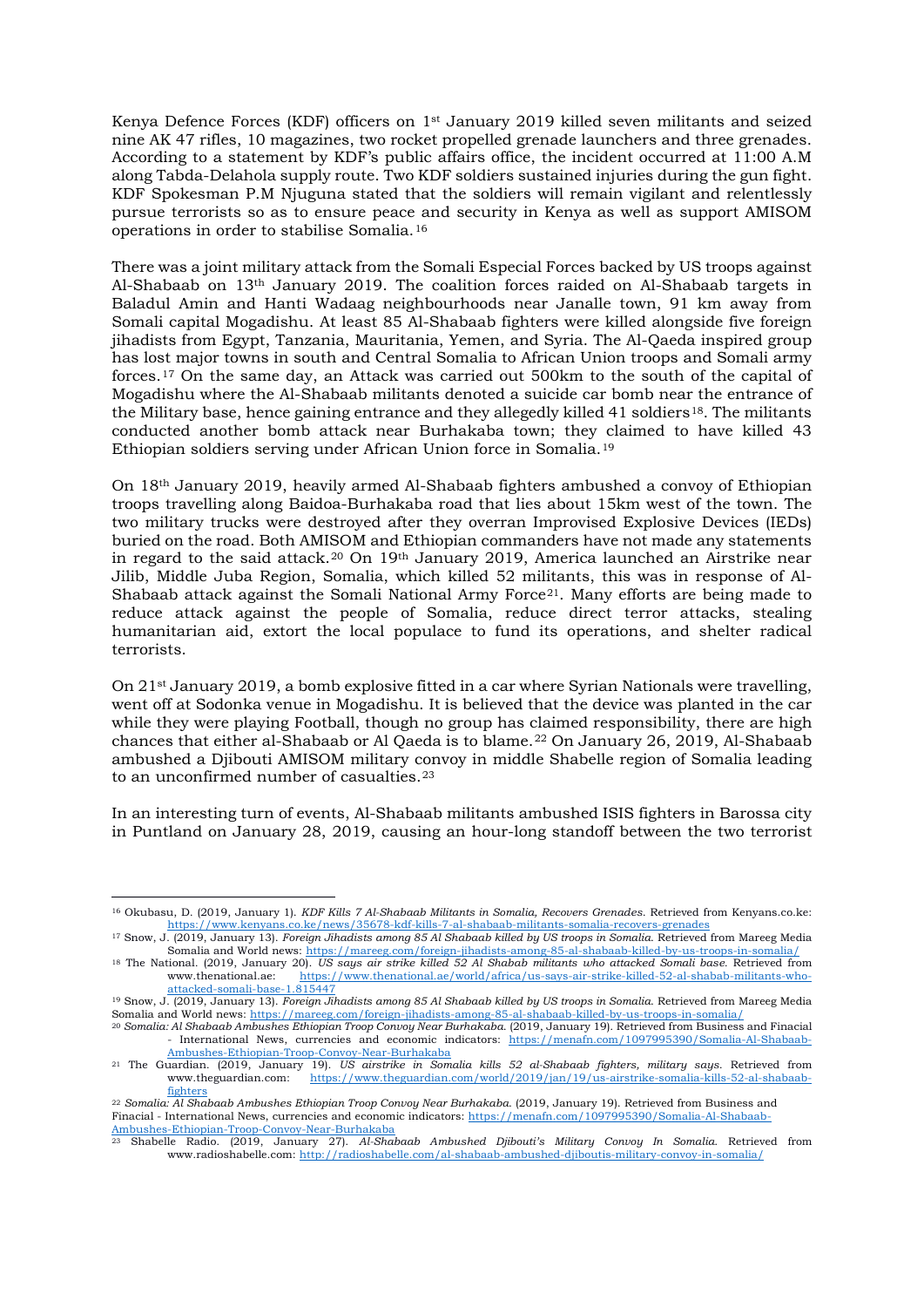groups.[24](#page-5-0) There was also an Al-Shabaab attack towards Puntland security forces barracks by use of a grenade near Bossaso, a port city in Puntland in Northern Somalia but security forces managed to arrest and detained several suspects in connection with the attack<sup>25</sup>. On the same day, AMISOM forces in collaboration with the Somali national army killed a senior Shabaab official and burned Al-Shabaab cars in a joint operation in Hiraan region, central Somalia.[26](#page-5-2) Al-Shabaab detonated a vehicle-borne improvised explosive device (VBIED) near the Tomb of the Unknown Soldier in Bondere district in Mogadishu, Somalia's capital, on 29th January 2019. The explosion killed two civilians and injured five others. Al Shabaab claimed to have killed seven Somali government officials in the attack, but this has not been confirmed. [27](#page-5-3)

## **KENYA**

On 15th January 2019, at around 3pm, Kenya was shocked by the news of the Terrorist attack in the popular Dusit complex, which was carried out by six Al-Shabaab members one being a suicide bomber.[28](#page-5-4) The militants were heavily armed with bombs and automatic rifles, fortunately many were able to escape, but 21 lives were lost, and multiple injured. Al-Qaeda general command praised Al-Shabaab for their attack at Dusit D2 hotel in the name of "Jerusalem will never be Judaized" campaign.[29](#page-5-5) In comparison to previous attack and resources deployed by Al-Shabaab, the Dusit attack is deemed by security analysts either as a failure of Al-Shabaab's mission or the militant group was testing the efficiency of Kenya's security apparatus while responding to terror attacks. According to Dr. Maluki, the Dusit attack could have gone down as the worst in modern African history were it not that Kenya's security forces sprang into action with speed.<sup>[30](#page-5-6)</sup> Another unique feature of the Dusit attack was that the militants deployed a suicide bomber to detonate a bomb before the mass shooting began, which has never happened in past attacks. This calls for a rethink by the security persons on security resources deployed in buildings and public places frequented by many people.

After the deadly attack in Dusit Complex Nairobi, Al-Shabaab conducted another attack on 21st January 2019 at a Chinese-owned construction company in the north-eastern region about 50km from Garissa town, the assailants wounded 4 people, and this was due to the quick actions taken by the police and the alert given from the public<sup>31</sup>. Kenya later announced that it will arm private security officers guarding public places and this has brought forth mixed reactions over the decision. Mr. Fazul Mahamed, Director General of the Private Security Regulatory Authority, said that the armed contractors will guard key installations where there is a lot of human traffic. Private security companies welcomed the decision as they had been requesting for the same action, however, security experts have voiced concern over the haste with which the Government acted dubbing it poor as it will double the number of arms in private hands as well as the thoughts of Kenyan authorities fighting terrorism using force.[32](#page-5-8)

<span id="page-5-0"></span><sup>&</sup>lt;u>.</u> <sup>24</sup> Strategic Inteligence . (2019, January 29). *Heavy Fight Erupts as Al-Shabaab again Clash with Islamic State in Bari Region, Somalia*. Retrieved from www.inteligencebriefs.com: [https://intelligencebriefs.com/heavy-fight-erupts-as-al-shabaab-again-clash](https://intelligencebriefs.com/heavy-fight-erupts-as-al-shabaab-again-clash-with-islamic-state-in-bari-region-somalia/)[with-islamic-state-in-bari-region-somalia/](https://intelligencebriefs.com/heavy-fight-erupts-as-al-shabaab-again-clash-with-islamic-state-in-bari-region-somalia/)

<span id="page-5-1"></span><sup>25</sup> Shabelle Radio. (2019, January 29). *Two Grenade Attacks Reported In HirShabelle And Puntland States*. Retrieved from www.radioshabelle.com:<http://radioshabelle.com/two-grenade-attacks-reported-in-hirshabelle-and-puntland-states/>

<span id="page-5-2"></span><sup>26</sup> Shabelle Radio. (2019, January 28). *Somali, AU Troops Carry Out A Joint Operation In Central Somalia*. Retrieved from www.radioshabelle.com:<http://radioshabelle.com/somali-au-troops-carry-out-a-joint-operation-in-central-somalia/>

<span id="page-5-3"></span><sup>27</sup> Africa News. (2019, January 29). *Somalia: car bomb explosion kills at least two*. Retrieved from africanews:

<span id="page-5-4"></span>[http://www.africanews.com/2019/01/29/somalia-car-bomb-explosion-kills-at-least-two//](http://www.africanews.com/2019/01/29/somalia-car-bomb-explosion-kills-at-least-two/)<br><sup>28</sup>Wikipedia. (2019, January 15). Nairobi Dusitd2 complex attack. Retrieved 28Wikipedia. (2019, January 15). *Nairobi Dusitd2 complex attack*. Retrieved from wikipedia: [https://en.wikipedia.org/wiki/Nairobi\\_Dusitd2\\_complex\\_attack](https://en.wikipedia.org/wiki/Nairobi_Dusitd2_complex_attack)

<span id="page-5-5"></span><sup>29</sup> Strategic Inteligence . (2019, January 29). *Heavy Fight Erupts as Al-Shabaab again Clash with Islamic State in Bari Region, Somalia*. Retrieved from www.inteligencebriefs.com[: https://intelligencebriefs.com/heavy-fight-erupts-as-al-shabaab-again-clash](https://intelligencebriefs.com/heavy-fight-erupts-as-al-shabaab-again-clash-with-islamic-state-in-bari-region-somalia/)[with-islamic-state-in-bari-region-somalia/](https://intelligencebriefs.com/heavy-fight-erupts-as-al-shabaab-again-clash-with-islamic-state-in-bari-region-somalia/)

<span id="page-5-7"></span><span id="page-5-6"></span><sup>30</sup> Maluki, D. (2019, January 20). Kenya's security forces did better this time. But there are still gaps. *The Conversation*.

<sup>31</sup> Agencies. (2019, January 21). *Kenyan police repel suspected terror attack in Garissa*. Retrieved from The East African-Understanding the region: [https://www.theeastafrican.co.ke/news/ea/Kenyan-police-repel-suspected-terror-attack-in-](https://www.theeastafrican.co.ke/news/ea/Kenyan-police-repel-suspected-terror-attack-in-Garissa/4552908-4944760-hrqqdez/index.html)[Garissa/4552908-4944760-hrqqdez/index.html](https://www.theeastafrican.co.ke/news/ea/Kenyan-police-repel-suspected-terror-attack-in-Garissa/4552908-4944760-hrqqdez/index.html)

<span id="page-5-8"></span><sup>32</sup> Aljazeera. (2019, January 31s). *US army says at least 24 al-Shabab members killed in air strike.* Retrieved from Aljazeera: <https://www.aljazeera.com/news/2019/01/army-24-al-shabab-members-killed-air-strike-190131164732686.html>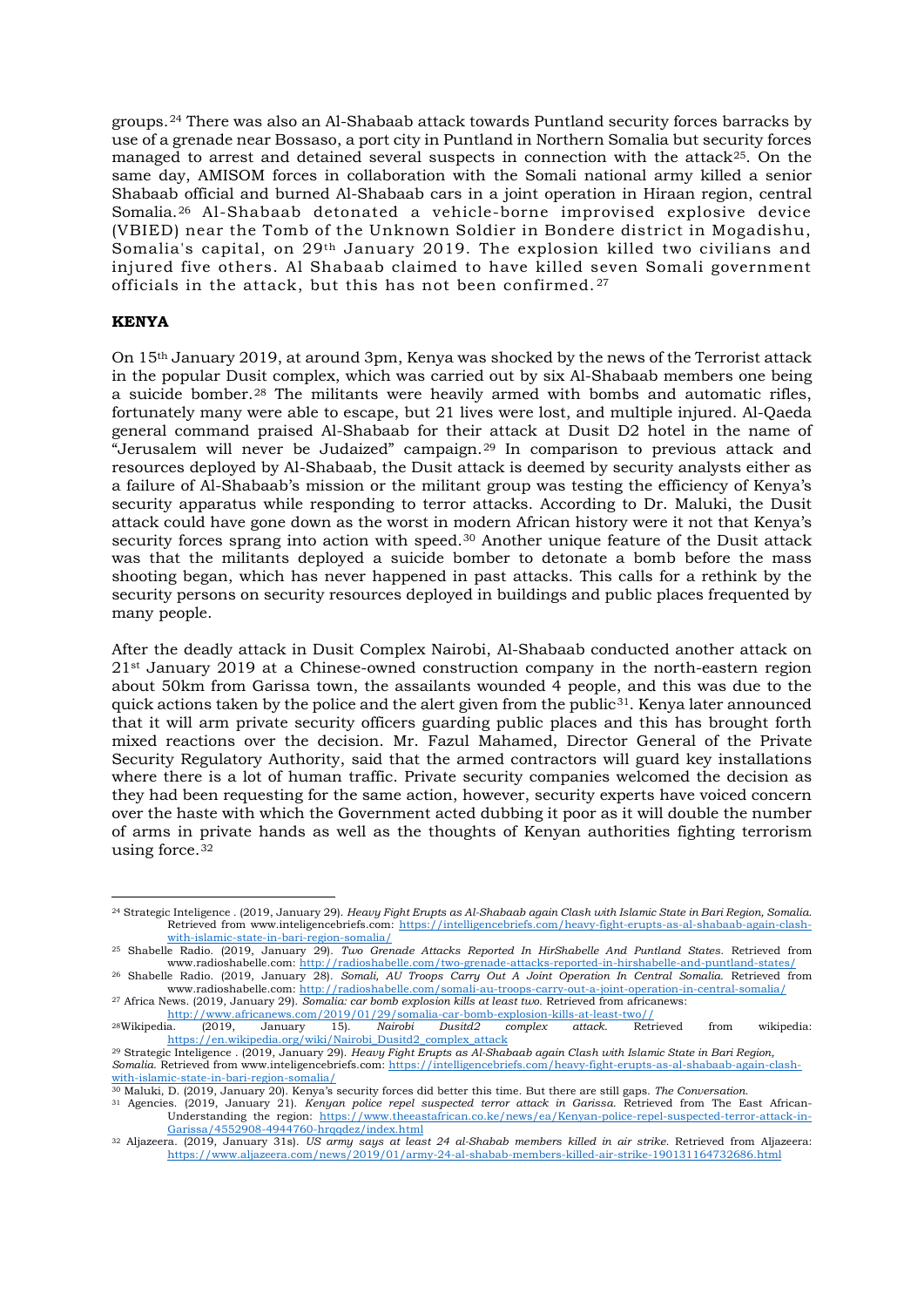There remain consistent accusations of refugee camps in Kenya being transit points as well as recruitment grounds for terrorists. Interviews from some of the refugees point to Al-Shabaab's motive of targeting "disaffected refugees" for recruitment due to their vulnerability to radicalization.[33](#page-6-0) One of the attackers at the Dusit D2 attack had been traced to Dagahaley Camp in Dadaab. It is at the camp that he maintained communication and received the support to organize the attack<sup>[34](#page-6-1)</sup>. This a challenge Kenya grapples with due to the pressure from the international community to commit to the principle of non-refoulment. The camps however pose a threat to Kenya's national security through harbouring terror elements.

On 17th January 2018, 17 people were arrested at a hideout in Samburu town. The two ladies and 15 men were believed to be at the age of 18-27 years coming from Tana river, Kilifi, Nakuru, Baringo and Kisii county. The youth were in hideout as they waited to be transported to Somalia, in high hopes of huge salaries<sup>[35](#page-6-2)</sup>. In another incident, a 23-year-old former al-Shabaab trainee surrendered to the police station in Nakuru, on 23rd January 2019. The young man stated that he had escaped from the training grounds in Bombolulu Mombasa and now fears for his life, it is unclear the situation that led to his escape.[36](#page-6-3) An improvised explosive device (IED) detonated near a cinema in Nairobi, Kenya on 26th January 2018. A man hired a porter to push his luggage, which later exploded after the man left the scene. The explosion injured two civilians<sup>37</sup>. The scene of the explosion was cordoned off for a few days as investigations were ongoing by law enforcement.

Kenya police detained 17 suspects arrested over supposed links with Somalia on 29th January 2018. This was after they were found in a two-bedroom house where police claim to have found counterfeit goods. The suspects aged between 18 and 27 years were thought to be new recruits and were on their way to Somalia to join the Al-Qaeda-linked terrorist group.[38](#page-6-5) On the same day, twelve terror suspects were arrested in Dadaab refugee camp during a recent security operation that was conducted at the camp<sup>[39](#page-6-6)</sup>. The Dadaab refugee camp located at Garissa county hosts more than 250,000 registered refugees and asylum seekers in four camps. The suspects were all believed to be terrorists with one of the suspects having two New Zealand passports in different names<sup>[40](#page-6-7)</sup>. Investigations into this case are still ongoing. On 30th January 2019, the United States forces conducted an airstrike in Shebeeley, Hiran region killing 24 Al-Shabaab militants [41](#page-6-8). The airstrike is part of the recent sustained military campaign to weaken the Al-Shabaab militants. Al-Shabaab are suspected to have planted a roadside bomb in Lamu County where upon detonation killed three civilian passengers on a merchandise truck.[42](#page-6-9) 10 people were arrested on 31st January 2019 over suspected links with extremism with one having two New Zealand passports. Kenya's Interior Minister Fred Matiangi said the crackdown followed on alleged

extremists at the Dadaab refugee camp that hosts at least 200,000 Somali refugees.[43](#page-6-10)

<span id="page-6-10"></span><span id="page-6-9"></span><https://www.nation.co.ke/counties/lamu/3-injured-in-Lamu-IED-attack/3444912-4886910-s2xry/index.html>

<sup>&</sup>lt;u>.</u> <sup>33</sup> Avery Burns. (2010). Feeling the Pinch: Kenya, Al-Shabaab, and the East Africa Refugee Crisis. *Refuge*, 5-15.

<span id="page-6-1"></span><span id="page-6-0"></span><sup>34</sup> John Kamau (2019, February 4th) Police trace Dusit attack suspects to Dadaab, Retrieved from <https://nairobinews.nation.co.ke/news/142681>

<span id="page-6-2"></span>**<sup>35</sup>** Andrew Kasuku (2019, January 28) 17 suspected al Shabaab recruits arrested in Samburu, Retrieved from [https://www.the](https://www.the-star.co.ke/news/2019-01-28-17-suspected-al-shabaab-recruits-arrested-in-samburu/)[star.co.ke/news/2019-01-28-17-suspected-al-shabaab-recruits-arrested-in-samburu/](https://www.the-star.co.ke/news/2019-01-28-17-suspected-al-shabaab-recruits-arrested-in-samburu/)

<span id="page-6-3"></span><sup>36</sup> Shiundu, L. (2019, January 23). *23-year-old al-Shabaab trainee surrenders to police in Nakuru Read more: https://www.tuko.co.ke/296733-23-year-al-shabaab-trainee-surrenders-police-nakuru.html#296733*. Retrieved from Kenyan News Today and Breaking News in Kenya: [https://www.tuko.co.ke/296733-23-year-al-shabaab-trainee](https://www.tuko.co.ke/296733-23-year-al-shabaab-trainee-surrenders-police-nakuru.html#296733)[surrenders-police-nakuru.html#296733](https://www.tuko.co.ke/296733-23-year-al-shabaab-trainee-surrenders-police-nakuru.html#296733)

<span id="page-6-4"></span><sup>37</sup> Reuters. (2019, January 26). Blast near cinema in downtown Nairobi injures two: police. Nairobi, Nairobi, Nairobi.

<span id="page-6-5"></span><sup>38</sup> Tamba Jean-Mathew III. (2019, January 30). *Kenyan police detain 17 al-Shabaab suspects*. Retrieved from Africa Daily Voice: <https://africandailyvoice.com/en/2019/01/30/kenyan-police-detain-17-al-shabaab-suspects/>

<span id="page-6-6"></span><sup>39</sup> The Herald. (2019, January 29). *Kenyan police arrest 12 terror suspects at refugee camp.* Retrieved from herald: <https://www.herald.co.zw/kenyan-police-arrest-12-terror-suspects-at-refugee-camp/>

<span id="page-6-7"></span><sup>40</sup> The Herald. (2019, January 29). *Kenyan police arrest 12 terror suspects at refugee camp.* Retrieved from herald: <https://www.herald.co.zw/kenyan-police-arrest-12-terror-suspects-at-refugee-camp/>

<span id="page-6-8"></span><sup>41</sup> Aljazeera. (2019, January 31s). *US army says at least 24 al-Shabab members killed in air strike.* Retrieved from Aljazeera: <https://www.aljazeera.com/news/2019/01/army-24-al-shabab-members-killed-air-strike-190131164732686.html> <sup>42</sup> Daily Nation. (2018, December 8). *3 injured as lorry runs over IED in Sankuri, Lamu County.* Retrieved from www.nation.co.ke:

<sup>43</sup> Associated Press. (2019, January 31). *Kenya says New Zealander arrested in crackdown on extremism*. Retrieved from News24- South Africa's leading source of breaking news: [https://www.news24.com/Africa/News/kenya-says-new-zealander](https://www.news24.com/Africa/News/kenya-says-new-zealander-arrested-in-crackdown-on-extremism-20190131-2)[arrested-in-crackdown-on-extremism-20190131-2](https://www.news24.com/Africa/News/kenya-says-new-zealander-arrested-in-crackdown-on-extremism-20190131-2)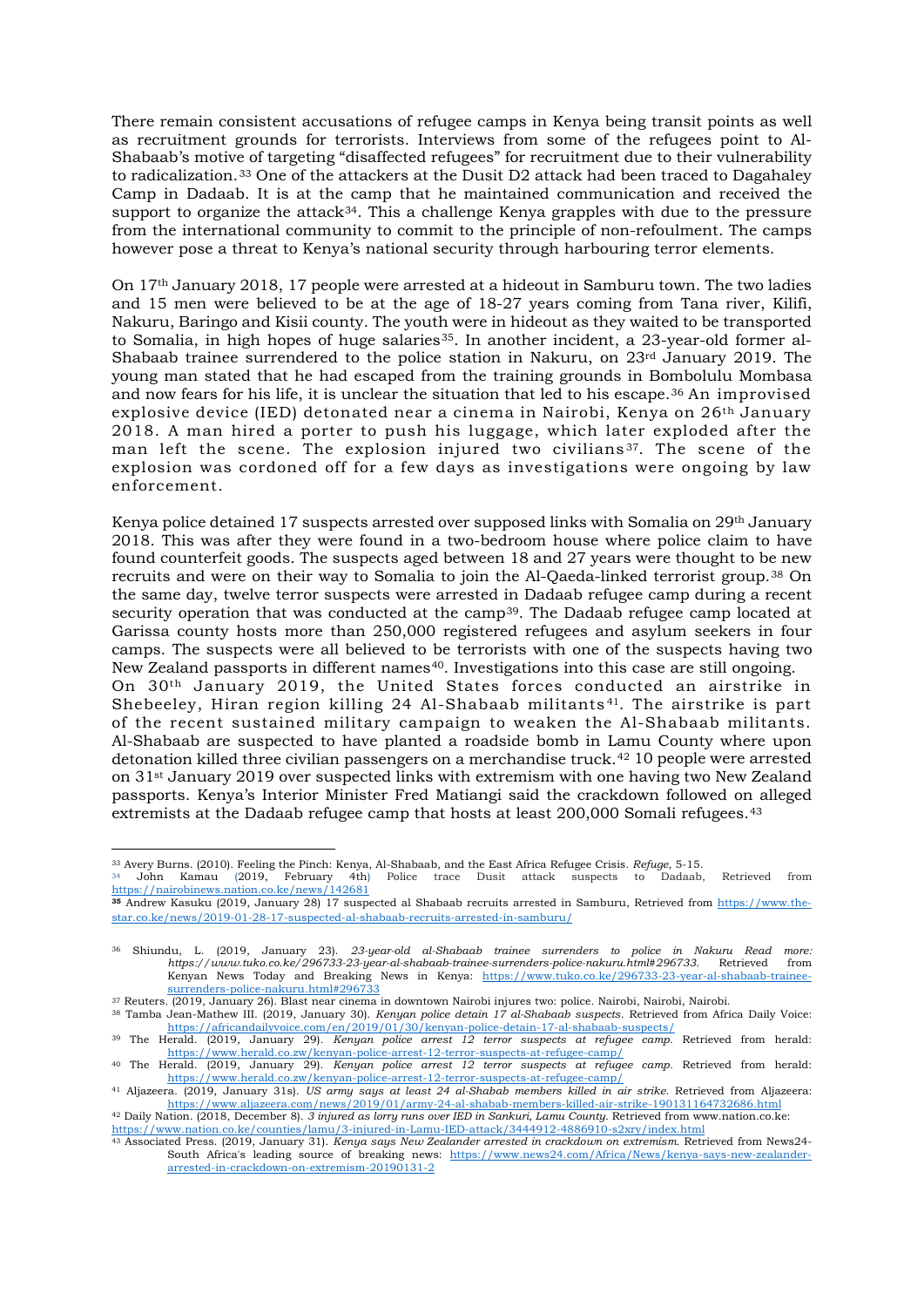# **ETHIOPIA**

An armed group from Somalia crossed over to Ethiopia on 27th December 2018, killed 22 people and injured 50. The attack lasted up to nine hours in the town of Gehandale, in Warder Zone. There were no clear motives of the attack.<sup>[44](#page-7-0)</sup> On 28<sup>th</sup> January 2019, the president of Ethiopia, H.E. Sahle-Work Zewde, during the third peacekeeping ministerial preparatory meeting on women, peace and security made her opening remarks stating that the need for women to equally participate in matters of peacekeeping is important as it has mostly been considered a male domain. She also added that Ethiopia is committed to supporting the UN Secretary-General's Gender Parity strategy. Similarly, the State Minister of Defence of Ethiopia, Ambassador Lelaalem Gebreyohannes touched on the current geographic span of UN peace operations, the bulk of which are in Africa, and underscored that 'we have a major stake in strengthening the role of women in peacekeeping in our quest to promote and protect women and girls' human rights, gender equality and the empowerment of women and girls in fragile, conflict, and post-conflict settings.[45](#page-7-1)

The African Union Mission in Somalia on  $31<sup>st</sup>$  January 2019 announced a new force commander to lead its troops in the fight against Al-Shabaab insurgents. Lt. Gen. Tigabu Yilma Wondimhunegn from Ethiopia took up office, from Lt. Gen. Jim Beesigye Owoyesigire, who has served in that capacity since January 2018. Ethiopia has over 4,200 soldiers serving as part of AMISOM. An unspecified number of Ethiopia National Défense Force, (ENDF) soldiers also operate in Somalia under bilateral arrangements between Mogadishu and Addis Ababa.[46](#page-7-2)

# **Conclusion:**

<u>.</u>

In the month of December and January, there have been 449 deaths, 246 being militant, 113 law enforcement and 90 civilians. From the various attacks, a total of 102 were injured, six being law enforcement and 96 civilians. Confirmed kills of Al-Shabaab militants by the US military's Africa Command (AFRICOM) via airstrikes is proving to be an operative method in the steadily escalating US air war in Somalia with records from November killing 37 militants, October killing 60 and November 2017 killing 100.[47](#page-7-3)

Security analysts have questioned the effectiveness of airstrikes in weakening Al-Shabaab or its leadership due to the opposite effect it has on the militants as they become even stronger, capturing more towns, replacing both leadership and insurgents, and executing more lethal attacks in Somalia. A study published in the Long War Journal found that Al-Shabaab launched 418 attacks between October 2017 and April 2018 which coincides within the sixmonth period that had intensified air campaigns by the United States. Some preferred recommendations included;

- 1. Minimize the number of airstrikes and lethal operations, both in terms of solo U.S. operations and those involving partners, particularly in populated areas
- 2. The need for local and government institutions regarded as legitimate in order to counter Al-Shabaab's narrative of foreign occupation.
- 3. Strengthening the Somali National Army with both technical and financial assistance.
- 4. The need for the U.S. to shift from its current approach of trying to defeat al-Shabaab militarily to a focus on [empowering local communities.](https://unsom.unmissions.org/sites/default/files/countering_al-shabaab_propaganda_and_recruitment_mechanisms_report_final_-_14_august_2017.pdf)<sup>[48](#page-7-4)</sup>

<span id="page-7-1"></span><span id="page-7-0"></span><sup>44</sup> <https://ethsat.com/2018/12/twenty-two-ethiopians-killed-in-cross-border-attack-from-somalia/>

<sup>45</sup> UN. (2019). *Women Peace and Security preparatory meeting held in Addis Ababa.* UN Office to the African Union.

<span id="page-7-2"></span><sup>46</sup> Shaban, A. R. (2019, February 2). *Ethiopia finally accepts leadership of Al-Shabaab combat in Somalia*. Retrieved from Africanews-Latest breaking news, daily news and African news: [http://www.africanews.com/2019/02/02/ethiopia-finally-accepts](http://www.africanews.com/2019/02/02/ethiopia-finally-accepts-leadership-of-al-shabaab-combat-in-somalia/)[leadership-of-al-shabaab-combat-in-somalia/](http://www.africanews.com/2019/02/02/ethiopia-finally-accepts-leadership-of-al-shabaab-combat-in-somalia/)

<span id="page-7-3"></span><sup>47</sup> The Bureau of Investigative Journalism. (-, - -). *Somalia: Reported US actions 2018*. Retrieved from The Bureau of Investigative Journalism[: https://www.thebureauinvestigates.com/drone-war/data/somalia-reported-us-actions-2018](https://www.thebureauinvestigates.com/drone-war/data/somalia-reported-us-actions-2018)

<span id="page-7-4"></span><sup>48</sup> Hassan, A. (2018, December 6). *U.S. Lethal Operations in Somalia Are On the Rise. But Are They Effective?* Retrieved from Home Page- Just Security:<https://www.justsecurity.org/61708/u-s-lethal-operations-somalia-rise-effective/>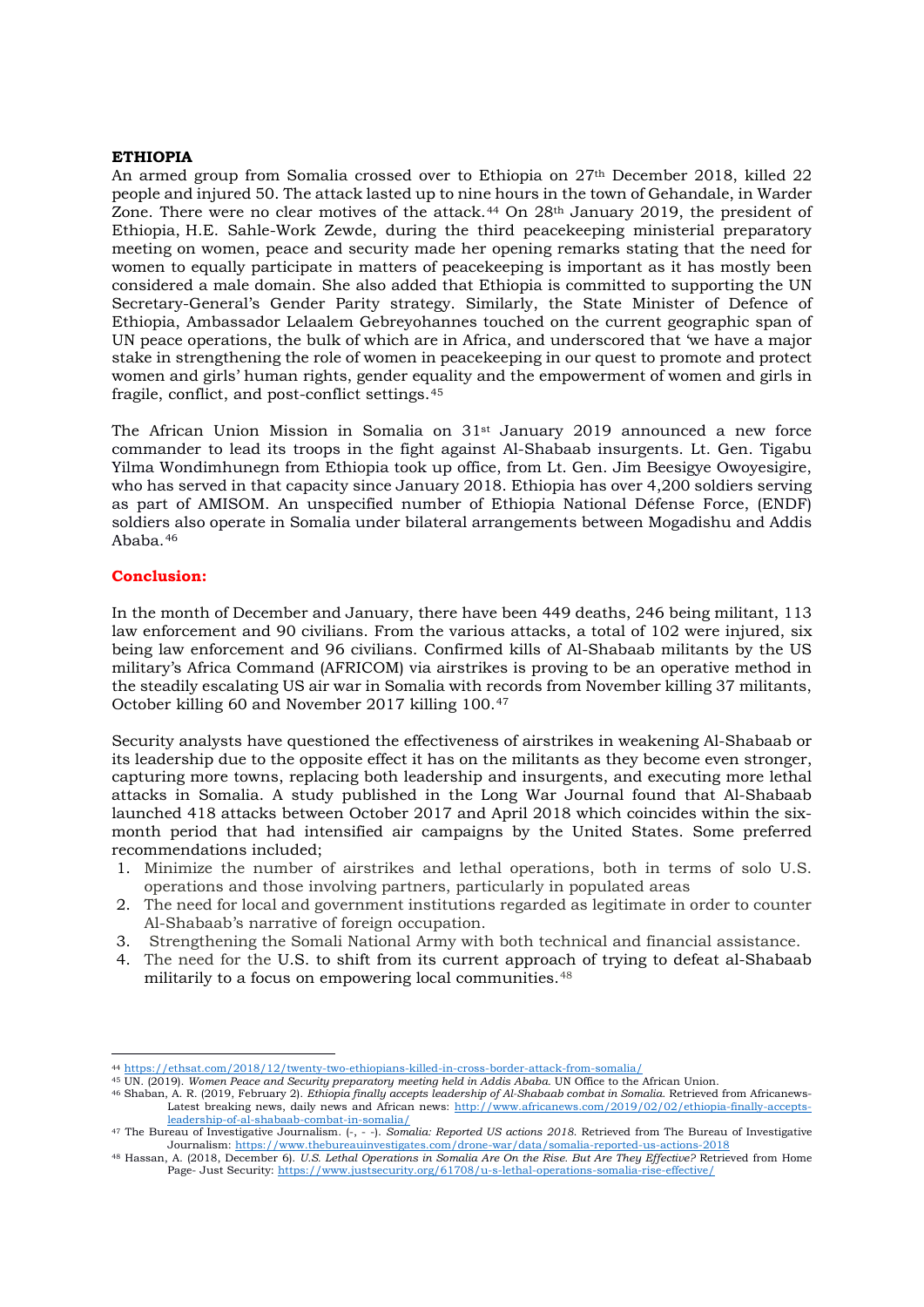South Sudan, Ethiopia, Uganda, Tanzania, Sudan, Eritrea, and Djibouti have had minimal terrorism activities whereas Somalia and Kenya have been on the receiving end. The war against terror in horn of Africa seems to be far from over with the intermittent but deadly attacks carried out by the Somali based terrorist group Al-Shabaab. Terrorism seems to be taking root in Somalia seeing that Al-Shabaab are still occupying pretty much the same territory they used to occupy three years ago despite the intervention of the AMISOM forces. The increasing recruitment campaign by the terror out fits is also an issue calling for a rethink of counter terror strategies applied in the past.

A new phenomenon where Al-Shabaab is deploying suicide bombers in Kenya, exemplified by the Dusit D2 attack, is a worrisome trend which also calls for a deeper thinking among security stakeholders. Also, terror outfits emerge from politically disgruntled groups such as those in South Sudan calls for a more serious consideration and reformulation of terror policies in such countries. Another area worthy of research is the clashing of diverse terror groups that is Al-Shabaab and ISIS in Somalia. It would be interesting to see how the dicey relationship between Al-Shabaab and ISIS plays out seeing that they both must contend with AMISOM forces in addition to their own deadly rivalry.

Finally, it suffices to say that war on terror in the horn of Africa is not yet over yet and plans to withdraw troops should only be considered after careful consideration of the situation obtaining in Somalia. Importantly, security stakeholders in the horn of Africa will have to contend with the high number of recruits joining Al-Shabaab ranks from the region, ostensibly, pushed to join militancy by structural grievance generating issues such as lack of livelihood opportunities in their own countries. It is, therefore recommended that inclusion of youth in productive economic activities is more likely to dissuade them from the allure of earning a decent livelihood after joining militancy.